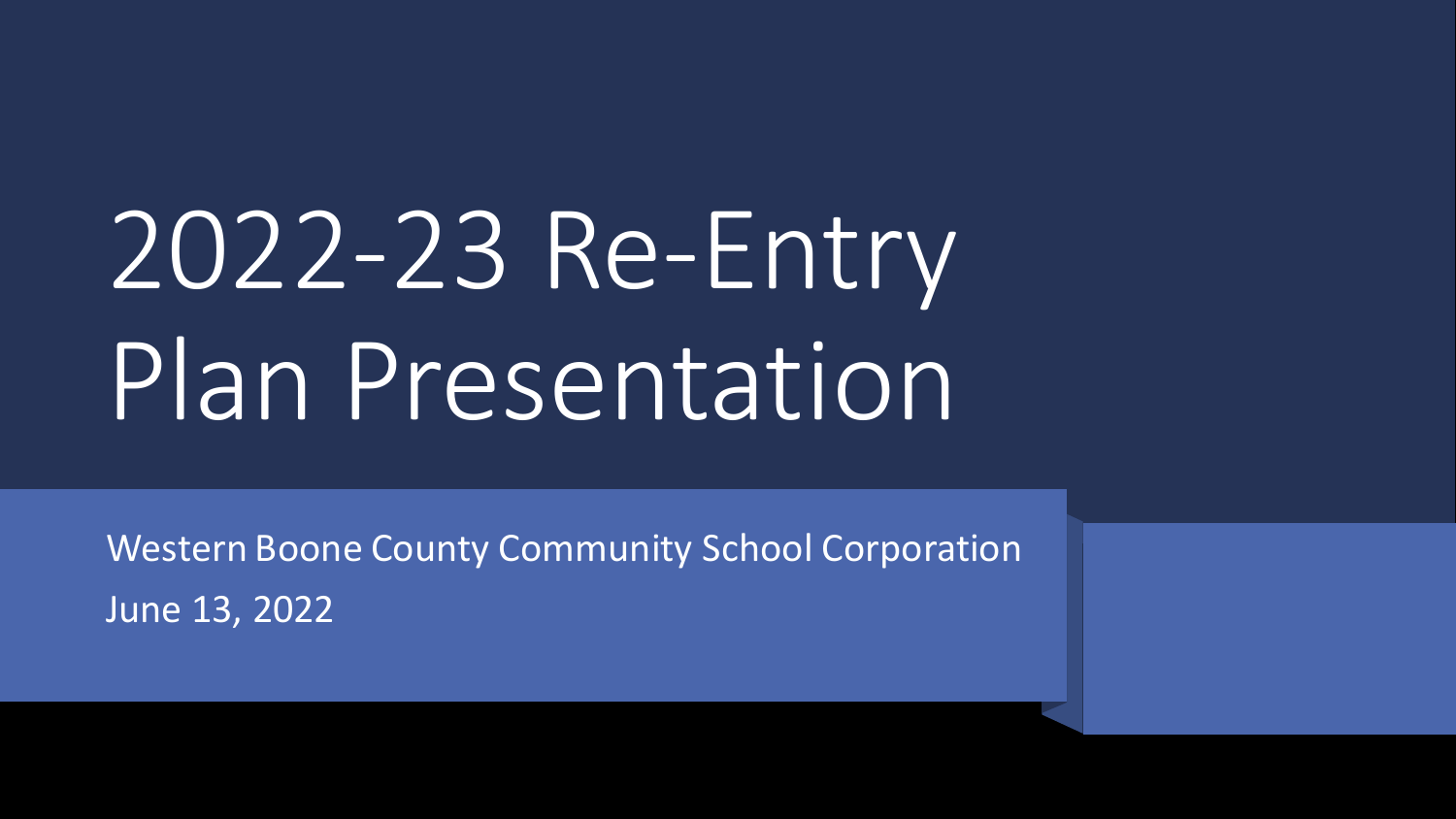#### In-Person Instruction Plan 2022-23

- Western Boone plans to continue 100% in-person learning in the upcoming school year.
- Handwashing & Respiratory Etiquette Signage is posted in designated areas to demonstrate appropriate handwashing and respiratory etiquette.
- Universal & Correct Mask Wearing Masks will be optional unless the WBCCSC board of trustees determines otherwise due to a local outbreak.
- Cleaning & Maintaining Healthy Facilities WBCCSC facilities staff maintain a daily cleaning and disinfectant routine in compliance with local, state, and federal recommendations.
- Modifying Facilities for Distancing Classrooms and common areas are structured to distance students and staff as much as reasonably possible.
- Coordination with State & Local Health Officials Continued collaboration with state and local leaders via Zoom and webinars to receive current information, ask questions, and obtain informed guidance.
- Contact Tracing, Isolation, and Quarantine Continued compliance with state and local requirements regarding contact tracing, isolation, and quarantine.
- Diagnostic & Screening Testing Students and Staff will self-screen daily and will stay home if symptomatic.
- Vaccinations to School Community Continued partnership with Witham and the Boone County Health Department to provide vaccination opportunities for students and staff. Vaccinated staff and students may not be required to quarantine due to symptoms or contact tracing.
- Accommodations for Children with Disabilities Individualized approach determined by the student's Case Conference Committee.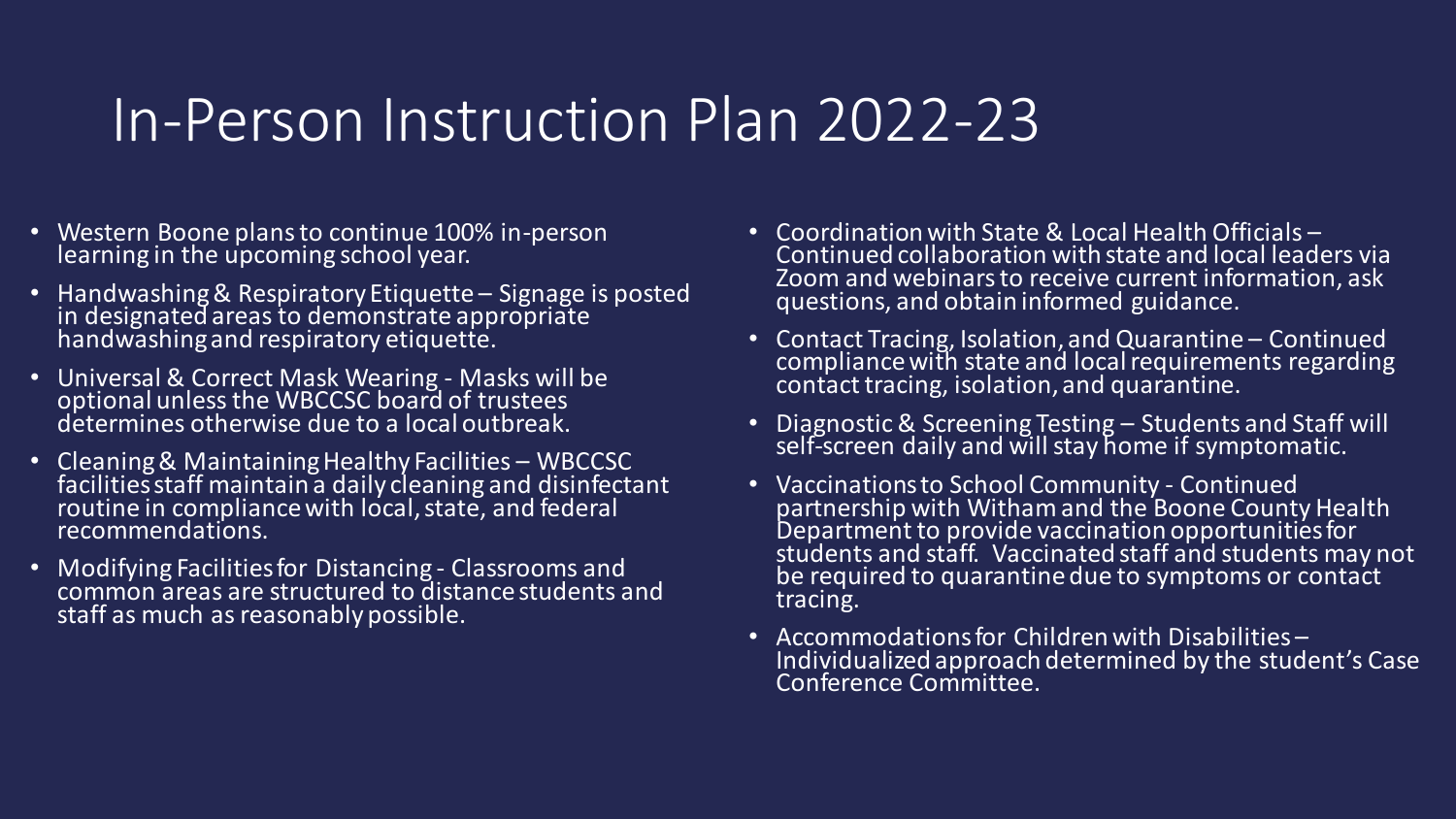## District Precautions

- Plexiglass installed in offices
- Staff/student training
- PPE
- Cleaning/disinfectant protocols
- Hand washing/sanitizing guidance
- Water bottle filling stations
- Clinic guidelines
- Signage
- Transporation protocols
- Food services protocols
- Daily screening by parents and students
- Community use of buildings/outside visitors
- Physical distancing practiced when feasible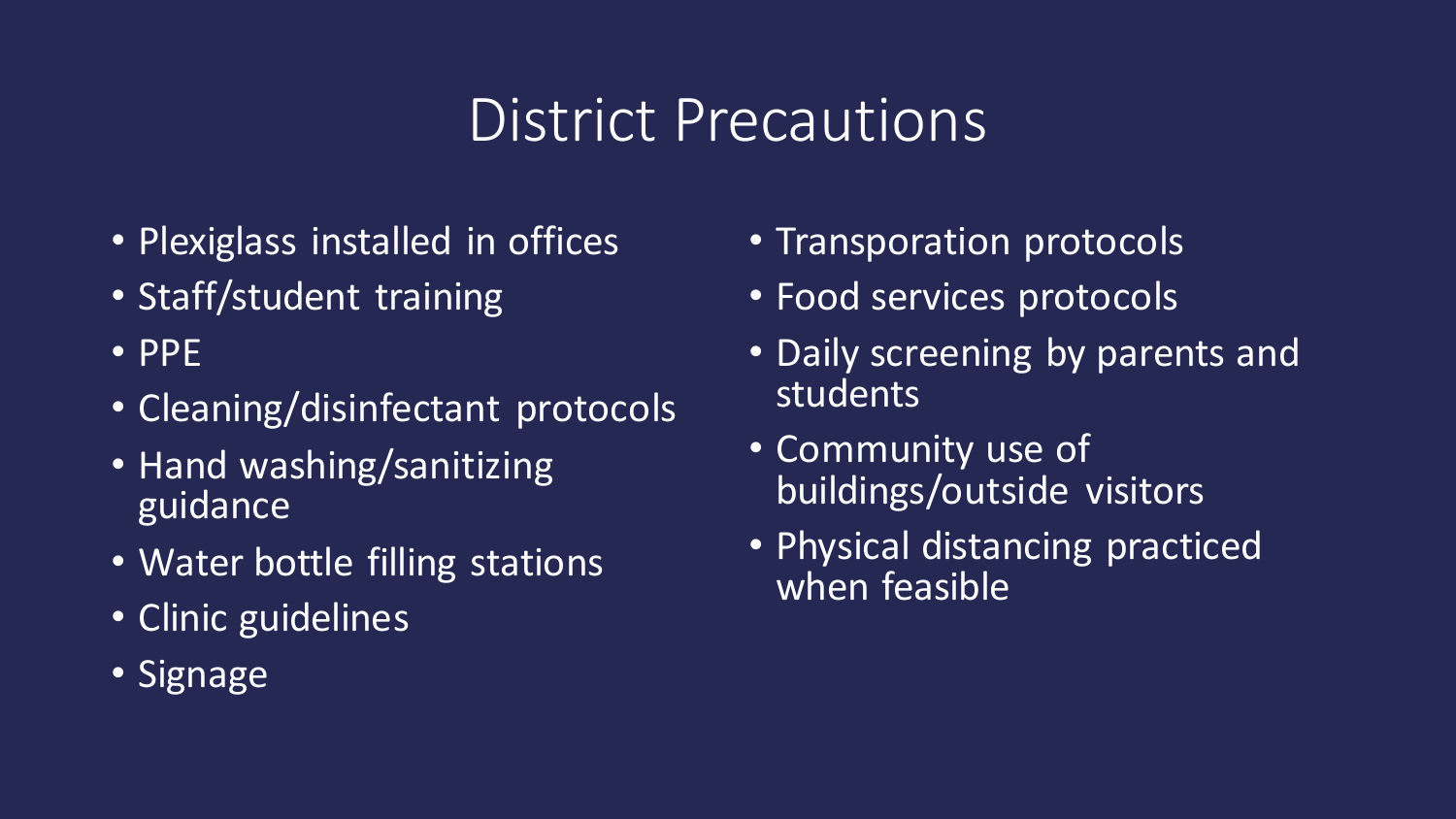## Coordination with State and Local Health Officials

WBCCSC will continue to seek guidance from local and state health officials and consider guidelines from the Centers for Disease Control in order to adhere to best practices with the following:

- Contact tracing
- Quarantine for positive cases and exposures
- Vaccination opportunities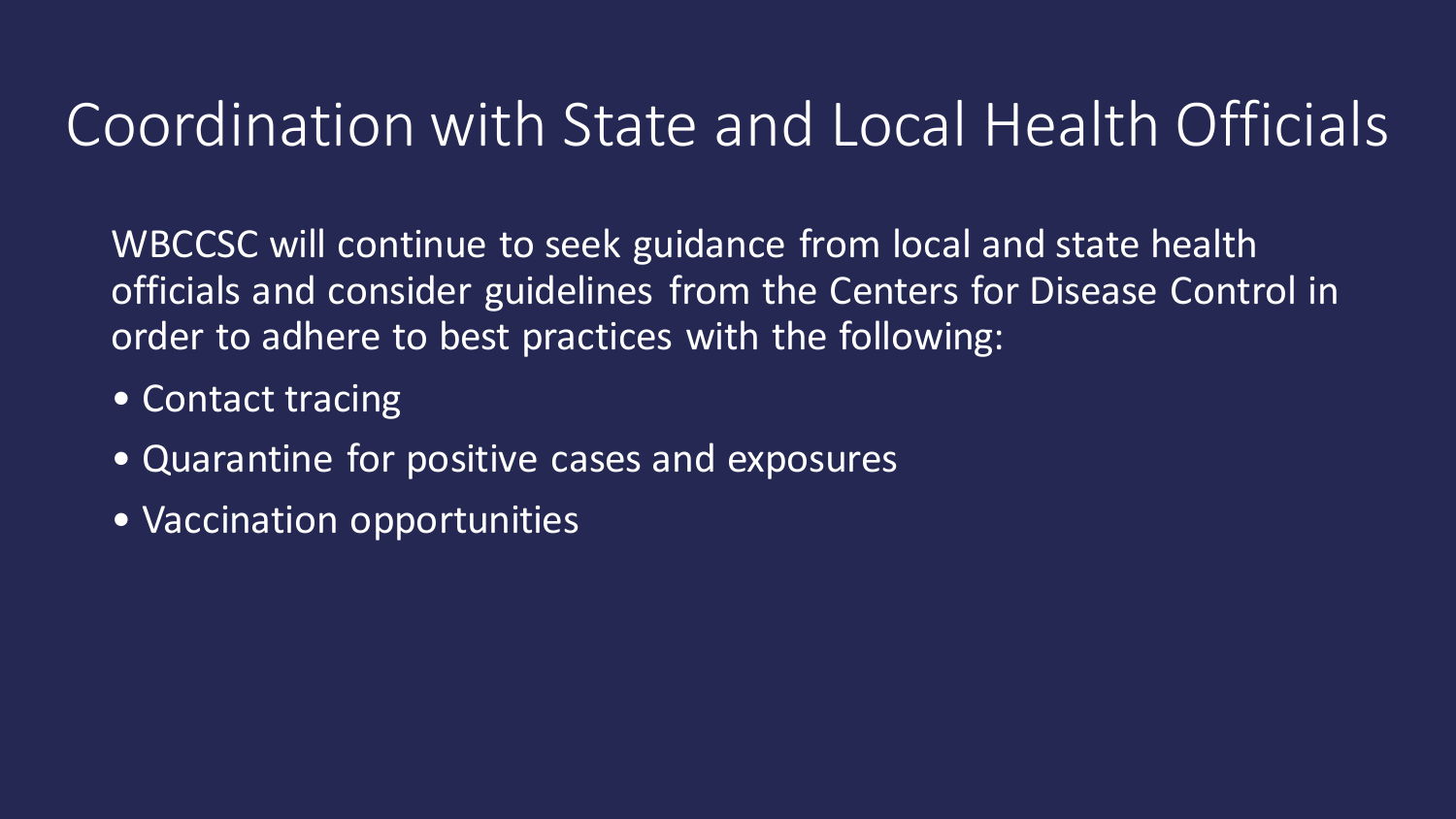#### Face Coverings

At this time, face coverings will be optional for the 2022-23 school year. Individuals who, for health or personal reasons, wish to wear face coverings will be encouraged to do so properly.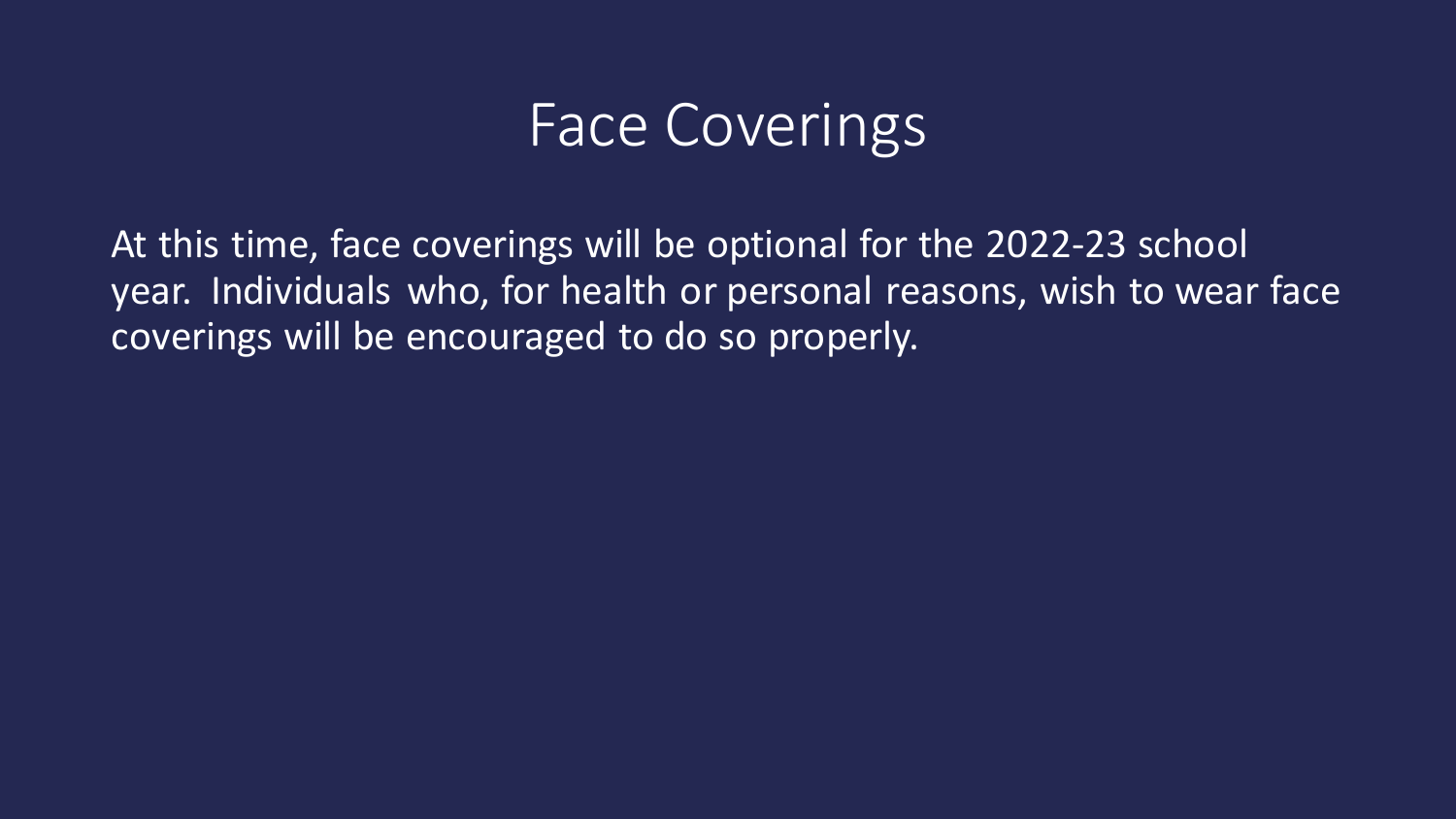## Full 2022-23 Re-Entry Plan

- The plan will be updated frequently and no less than every six months.
- The plan is available at [http://www.weboschools.org/covid-19/.](http://www.weboschools.org/covid-19/)
- Major changes to the plan will be communicated to all parents, students, and staff members via email in a timely manner.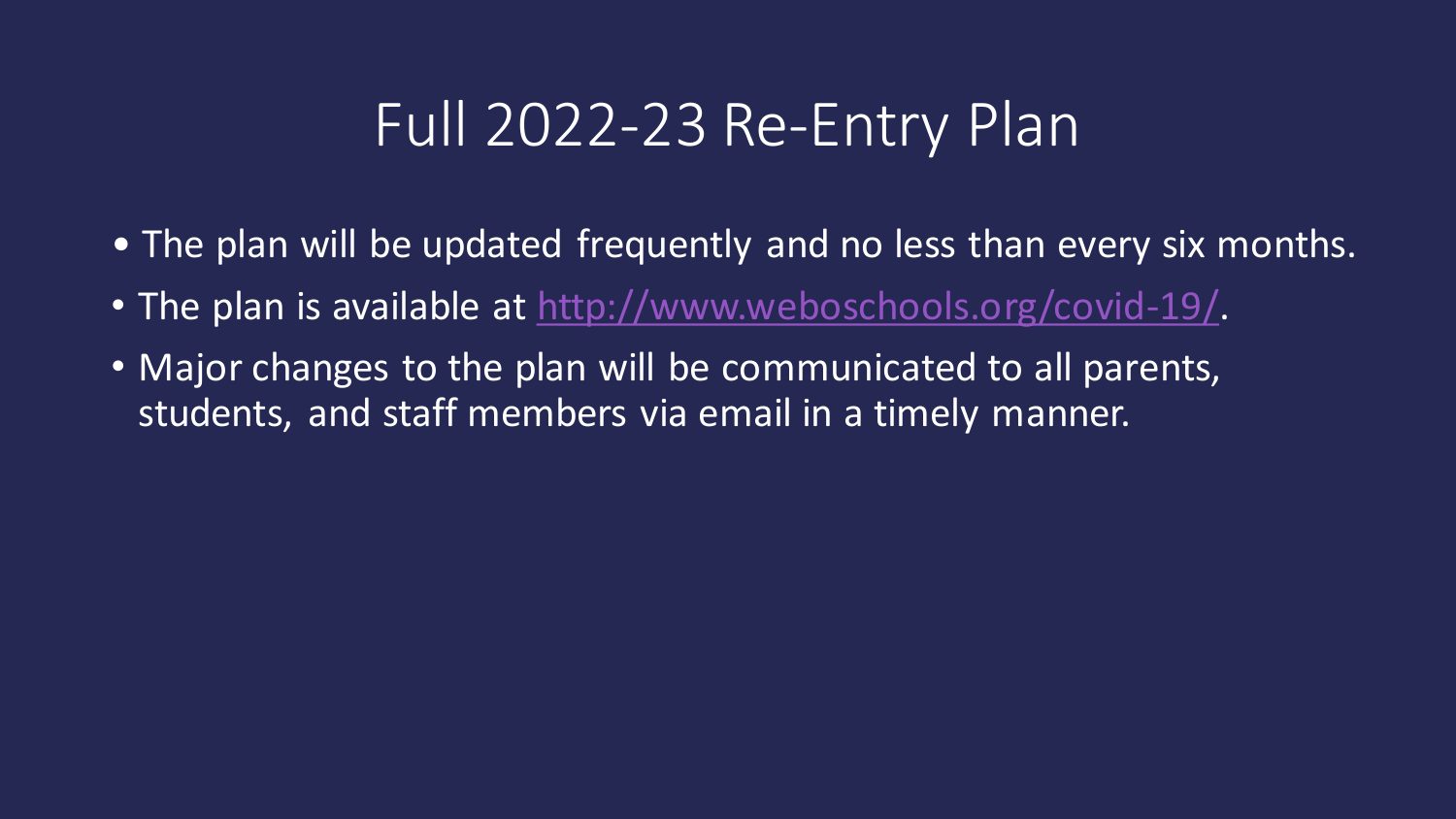## Elementary and Secondary School Emergency Relief (ESSER III) Expenditure Plan

- Allocation of federal funds to assist public schools in reopening and operating through the 2023-24 school year due to the challenges of the COVID-19 pandemic.
- For schools to receive funding, the requirements for expenditures of the ESSER III funds must be made public and available for comment from stakeholders.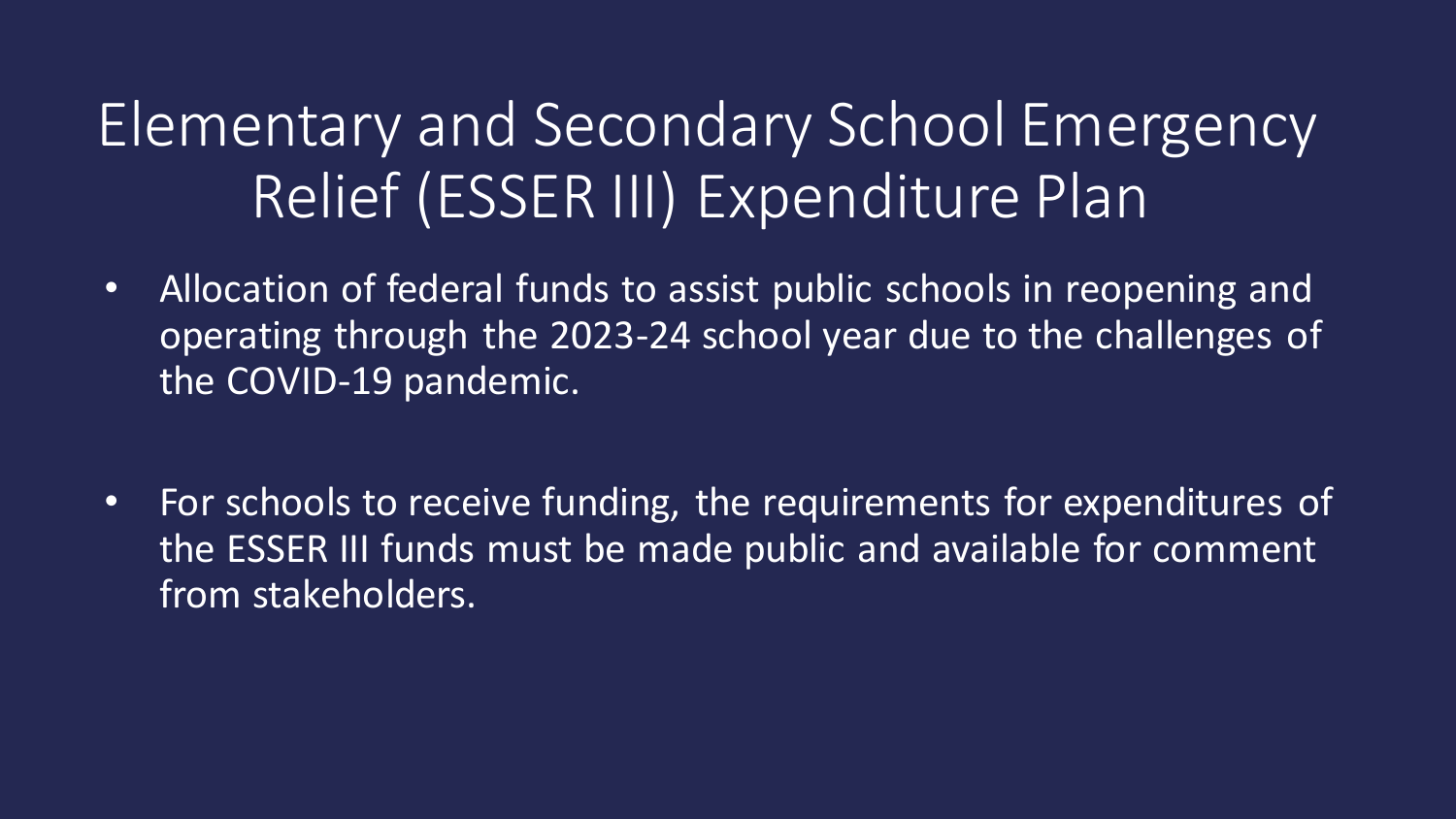## Breakdown of Federal COVID-19 Grant Expenditures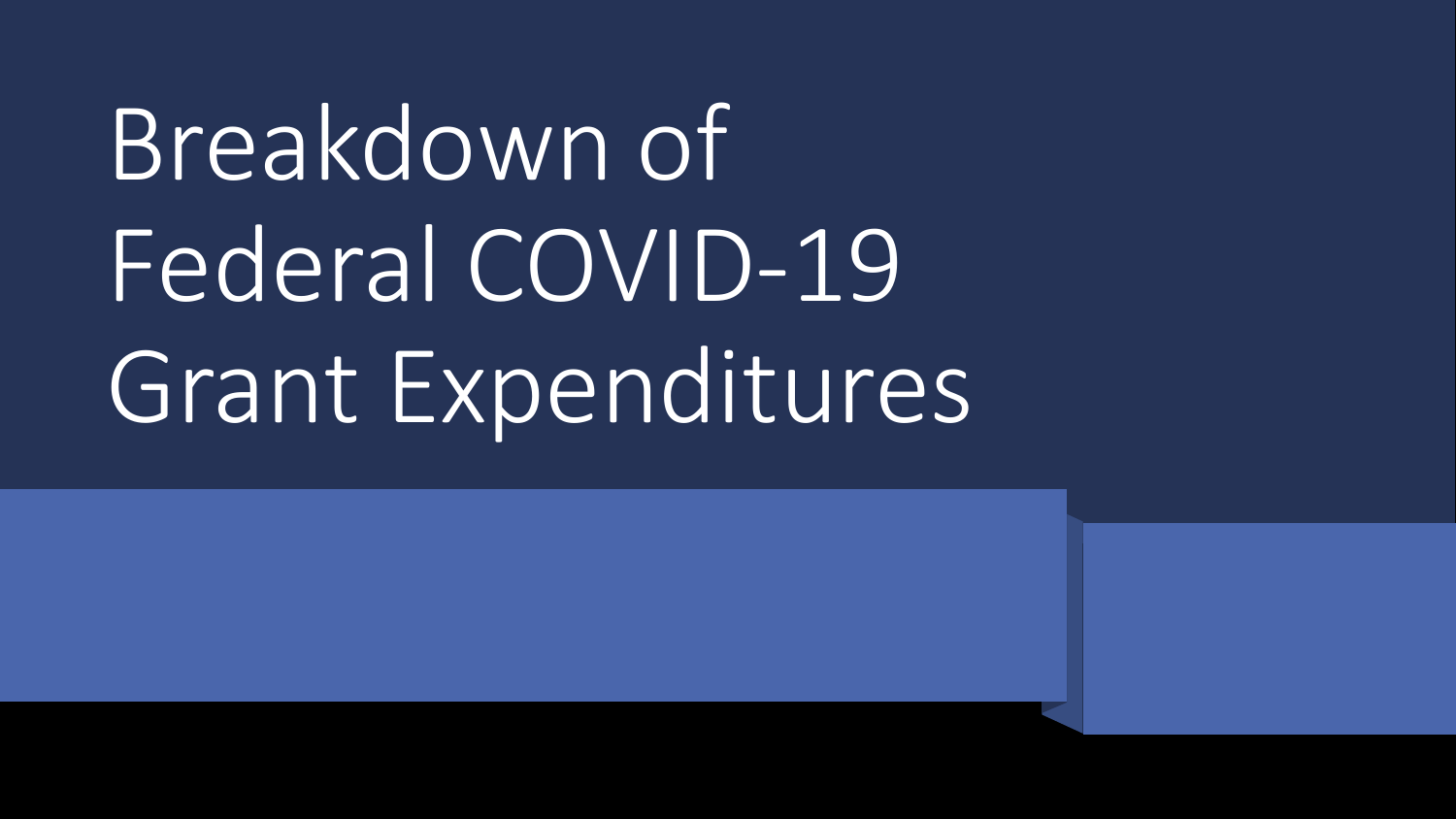| <b>CARES Grant Budget Planning Worksheet</b> |  |                |        |                             |                                                                                                       |  |  |
|----------------------------------------------|--|----------------|--------|-----------------------------|-------------------------------------------------------------------------------------------------------|--|--|
| Approved Project Allocation                  |  | \$147,313.61   |        |                             |                                                                                                       |  |  |
|                                              |  |                |        |                             |                                                                                                       |  |  |
| Salaries/Benefits                            |  | 98,180.35<br>S |        | Instr./Salary               | Hout: 49,372, Marconett: \$38,415 + Benefits                                                          |  |  |
|                                              |  |                |        |                             |                                                                                                       |  |  |
| PPE, General Supply                          |  | 48,639.29<br>S |        | Oper./Supply                | PPE, thermometers, plexiglass shields, cleaning supplies, signage, drinking fountain conversion kits, |  |  |
|                                              |  |                |        |                             |                                                                                                       |  |  |
| Postage                                      |  |                | 60.00  | Gen. Admin/Other Purch. Svc | Postage for Thorntown evals                                                                           |  |  |
|                                              |  |                |        |                             |                                                                                                       |  |  |
| Non-pub. Transfer                            |  |                | 433.97 | Transfers                   | (to Bethesda)<br><b>Transfer to Bburg</b>                                                             |  |  |
|                                              |  |                |        |                             |                                                                                                       |  |  |
| Column Totals                                |  | \$147,313.61   |        |                             |                                                                                                       |  |  |
| <b>Budget Total</b>                          |  | \$147,313.61   |        |                             |                                                                                                       |  |  |
| Difference                                   |  |                | (0.00) |                             |                                                                                                       |  |  |
| Carryover                                    |  |                |        |                             |                                                                                                       |  |  |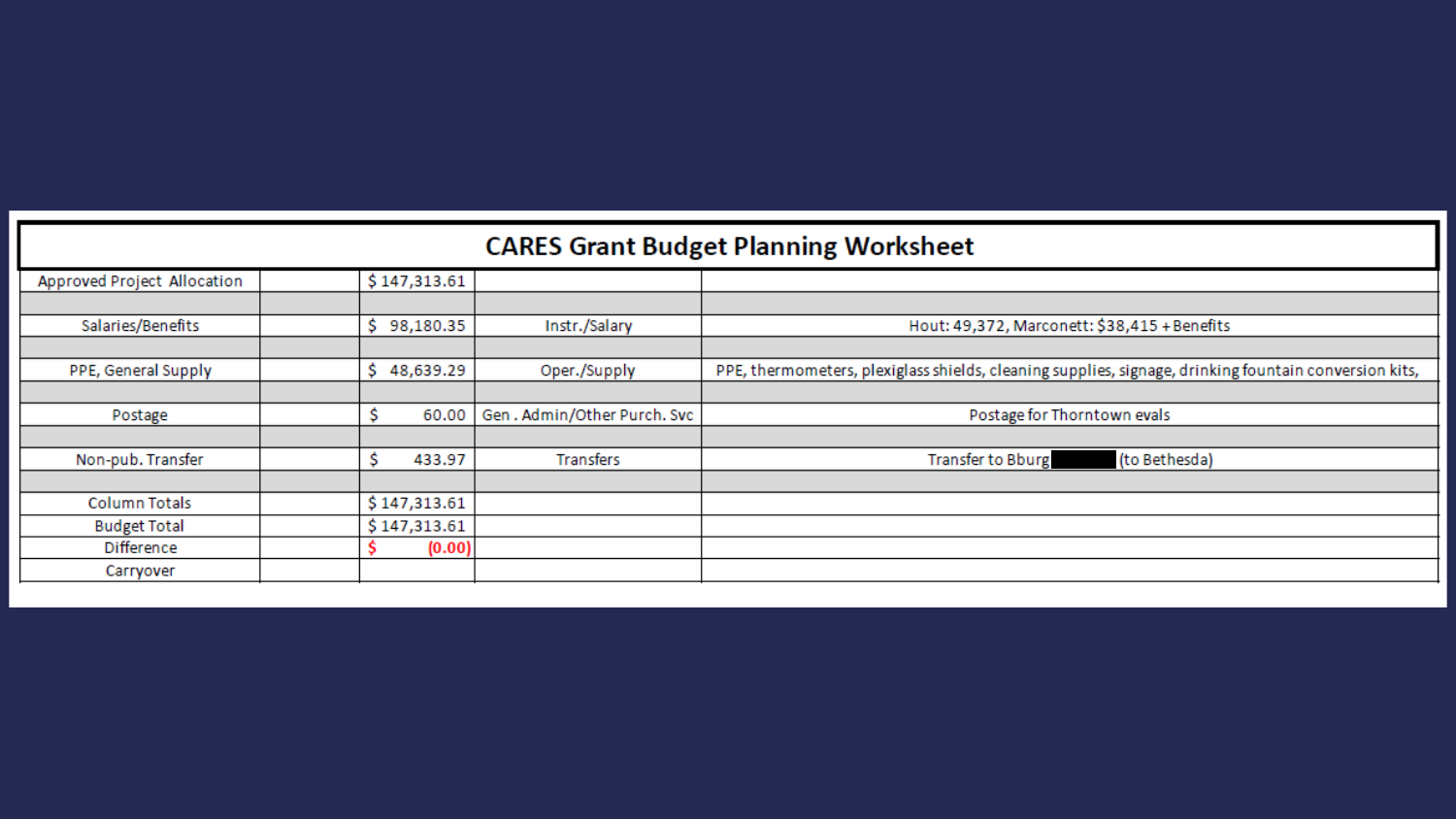| <b>ESSER II Grant Budget Planning Worksheet</b> |                             |                                                              |  |  |  |  |  |
|-------------------------------------------------|-----------------------------|--------------------------------------------------------------|--|--|--|--|--|
|                                                 | Encumbered: September, 2023 | Expended: December, 2023                                     |  |  |  |  |  |
| <b>Approved Project Allocation</b>              | 531,154.00                  |                                                              |  |  |  |  |  |
|                                                 |                             |                                                              |  |  |  |  |  |
| ITS Diakin Montioring/Riptide                   | \$<br>16,500.00             | Air Quality/Daikin Performance - PO Cut on 4/5/21            |  |  |  |  |  |
|                                                 |                             |                                                              |  |  |  |  |  |
| Salaries/Benefits                               | 11,835.00<br>\$             | 2020-2021 - WEBO - Clinic, Front Office Support (Megan Bush) |  |  |  |  |  |
|                                                 |                             |                                                              |  |  |  |  |  |
| <b>Building Improvements</b>                    | \$<br>80,000.00             | Arsenic Filtration - Failing system needs replaced at WBHS   |  |  |  |  |  |
|                                                 |                             |                                                              |  |  |  |  |  |
| <b>Building Improvements</b>                    | \$<br>100,000.00            | Air Filtration - BiPolar Ionization                          |  |  |  |  |  |
| <b>Intervention Software</b>                    |                             |                                                              |  |  |  |  |  |
|                                                 | \$<br>65,000.00             | Connected to NWEA assessments to respond to weak areas       |  |  |  |  |  |
| Comm. Software                                  | \$<br>13,400.00             | Seesaw, improved communication (13,402)                      |  |  |  |  |  |
|                                                 |                             |                                                              |  |  |  |  |  |
| <b>PPE</b>                                      | \$<br>23,600.00             | Scrubber - 15,000 Washer - 8,600,                            |  |  |  |  |  |
|                                                 |                             |                                                              |  |  |  |  |  |
| <b>Technology Hardware</b>                      | \$<br>129,019.00            | Classroom Technology SMART Panels - GWES/WB?                 |  |  |  |  |  |
|                                                 |                             |                                                              |  |  |  |  |  |
| <b>Cleaning Company</b>                         | \$<br>91,800.00             | Cleaning Company - 12 months                                 |  |  |  |  |  |
|                                                 |                             |                                                              |  |  |  |  |  |
| <b>Column Totals</b>                            | \$<br>531,154.00            |                                                              |  |  |  |  |  |
| <b>Budget Total</b>                             | \$<br>531,154.00            |                                                              |  |  |  |  |  |
| <b>Difference</b>                               | \$<br>۰                     |                                                              |  |  |  |  |  |
| Carryover                                       |                             |                                                              |  |  |  |  |  |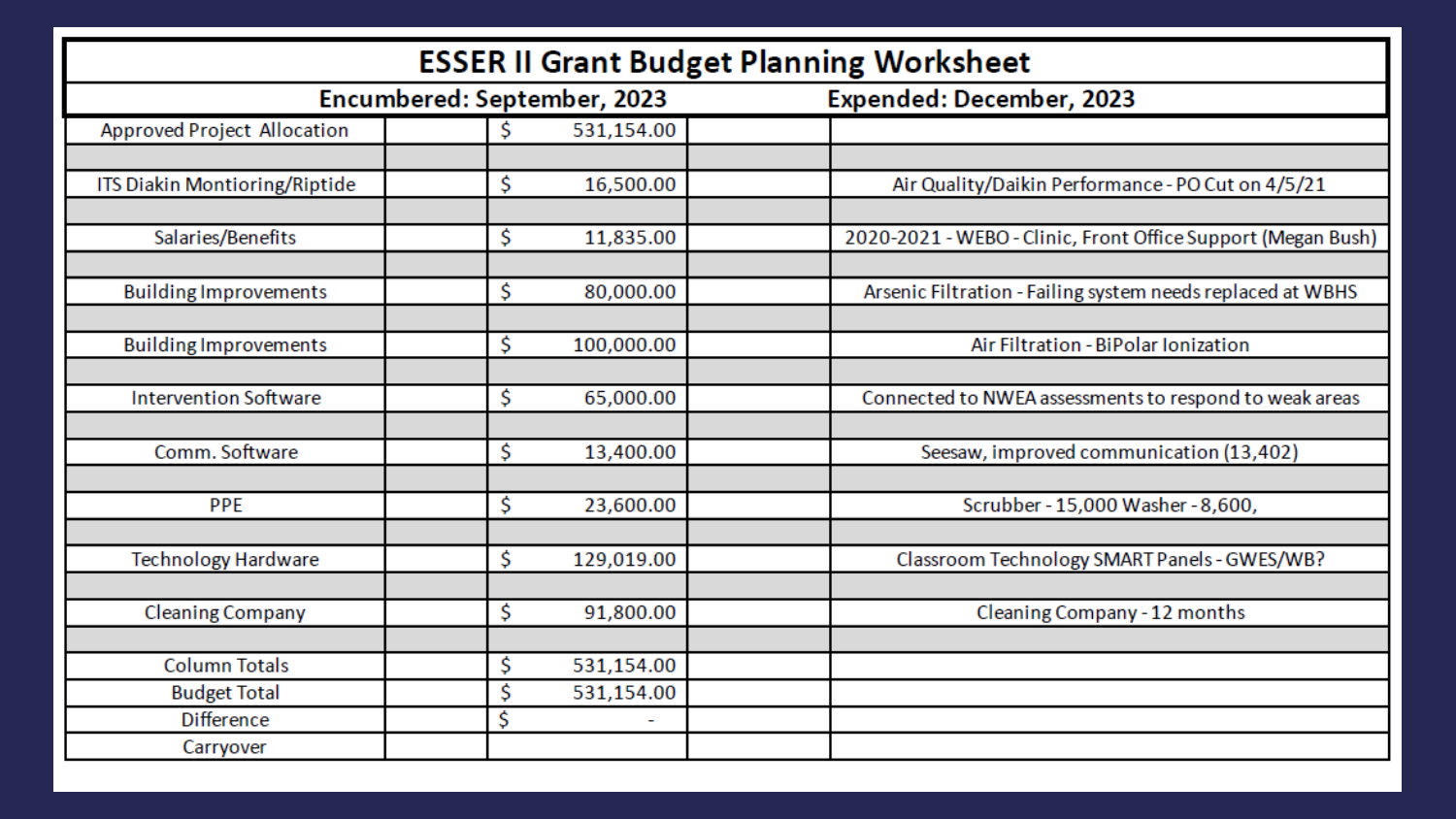| <b>ESSER III Grant Budget Planning Worksheet</b> |                             |                                                                                                 |  |  |  |  |  |
|--------------------------------------------------|-----------------------------|-------------------------------------------------------------------------------------------------|--|--|--|--|--|
|                                                  | Encumbered: September, 2024 | Expended: December, 2024                                                                        |  |  |  |  |  |
| <b>Projected Allocation</b>                      | \$1,177,824.00              | Not Finalized, Application not yet available                                                    |  |  |  |  |  |
|                                                  |                             |                                                                                                 |  |  |  |  |  |
| Salaries and Benefits                            | 550,000.00<br>\$            | 2 Counselors (elem), 1 Social Worker (HS) - one each building, three years                      |  |  |  |  |  |
|                                                  |                             |                                                                                                 |  |  |  |  |  |
| Salaries and Benefits                            | \$<br>180,000.00            | Credit Recovery/CCR/Online Coordinator Teacher - WBHS, three years                              |  |  |  |  |  |
| Salaries and Benefits                            |                             |                                                                                                 |  |  |  |  |  |
|                                                  | \$<br>165,000.00            | Internal Air Quality Coordinator (Maintenance), three years                                     |  |  |  |  |  |
| Salaries and Benefits                            | 75,000.00<br>\$.            | Technology Assistant - GWES, three years                                                        |  |  |  |  |  |
|                                                  |                             |                                                                                                 |  |  |  |  |  |
| Salaries and Benefits                            | \$<br>50,000.00             | Class Size Reduction - 1st Grade                                                                |  |  |  |  |  |
|                                                  |                             |                                                                                                 |  |  |  |  |  |
| Stipends                                         | \$<br>30,000.00             | After school support, All 3 schools, certified staff members or highly qualified paras, 3 years |  |  |  |  |  |
|                                                  |                             |                                                                                                 |  |  |  |  |  |
| <b>Building Improvements</b>                     | 150,000.00<br>\$            | Updated, web-based HVAC Building Controls to improve air quality                                |  |  |  |  |  |
|                                                  |                             |                                                                                                 |  |  |  |  |  |
| Transportation                                   |                             | extra buses, drivers for After-school homework help                                             |  |  |  |  |  |
| <b>PPE</b>                                       |                             | Soap Dispensers in restrooms and other needs                                                    |  |  |  |  |  |
|                                                  |                             |                                                                                                 |  |  |  |  |  |
| Equipment                                        |                             | Playground Needs?                                                                               |  |  |  |  |  |
|                                                  |                             |                                                                                                 |  |  |  |  |  |
| Eqiupment                                        |                             | Furniture - Collaboration Lab                                                                   |  |  |  |  |  |
|                                                  |                             |                                                                                                 |  |  |  |  |  |
| <b>Column Totals</b>                             | \$1,200,000.00              |                                                                                                 |  |  |  |  |  |
| <b>Budget Total</b>                              | \$1,200,000.00              |                                                                                                 |  |  |  |  |  |
| <b>Difference</b>                                | \$<br>(22, 176.00)          |                                                                                                 |  |  |  |  |  |
| Carryover                                        |                             |                                                                                                 |  |  |  |  |  |